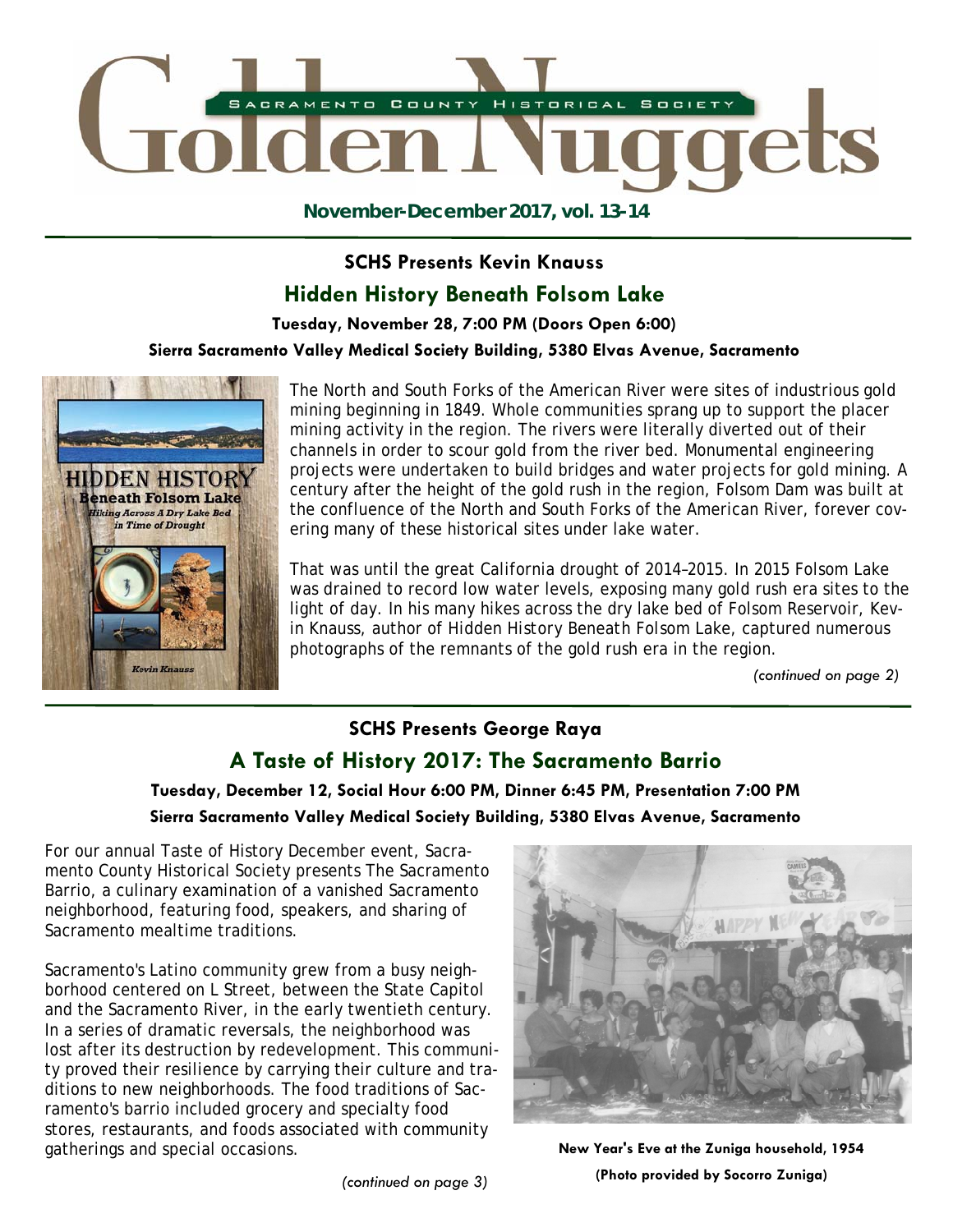#### **Hidden History Beneath Folsom Lake** *(continued from page 1)*

He chronicles the important water works projects of the North Fork Ditch, Natomas Ditch, and Negro Hill Ditch that were instrumental in delivering water to the miners. Included in the book are pictures of the vestiges of the first dams on the American River that diverted water into the ditches and rock retaining walls, built by hand, to support the canals along steep river canyons.



**Keystone arch aqueduct of the Negro Hill Ditch west of Salmon Fall on the north side of the South Fork of the American River** 

Knauss also documents the concrete and stone rubble foundations of several buildings and bridge abutments that were relegated to a life submerged underwater when Folsom Dam was built. He also came across numerous Native American grinding rocks

along the river, which serve to remind us that long before there were immigrants tearing up the river in search of gold, there was a native community living in the area.

In order to give a deeper perspective of life along the American River in the 19th century, Knauss includes numerous newspaper articles from the 1800s about the mining activity and firsthand accounts of the landscape. Included in these stories from the 1850s are how a band of miners were forcing Chinese immigrants to abandon their mining claims



along the river and the murder of an African-American in Negro Hill.

Along with photos of historical items, Knauss captured the American River flowing free around Rattlesnake Bar and Salmon Falls. These images give a small glimpse of what early pioneers and Native Americans would have experienced before the introduction of gold mining and Folsom Lake. There are also images of the destruction gold mining created along the American River by the mounds of mine tailings that were left and river banks chewed away by hydraulic mining.

Knauss also augments his narration and photographs with lots of maps. Historical maps from the 19th century helped Knauss document that the artesian wells he witnessed bubbling up water during the severe drought of 2015 were actually Rose Springs and Rock Springs. Both springs were important watering holes for early pioneer travelers and later supported small communities. *Hidden History Beneath Folsom Lake* is destined to become a historical reference guide to future explorers of the Folsom Lake area as they look for remnants of California's early gold rush history.

*Kevin Knauss is an independent health insurance agent living in Granite Bay, California. Most of his writing for his website, www.insuremekevin.com, focuses on health insurance, the Affordable Care Act, Covered California and Medicare. In addition to* 

*his hiking and history posts, he also maintains pages on his website devoted to railroad maps of northern California, his mechanical clock collection, and posts relating to his small mid-century modern home.* Hidden History Beneath Folsom Lake *represents over 20 hikes across the dry lake bed and up the North and South Forks of the American River.* 

**The North Fork Ditch from Auburn to Beals Bar was completed in late 1850s. In 1915 most of the ditch was lined in concrete to reduce water loss. This portion of the water canal is below Beals Point Park.**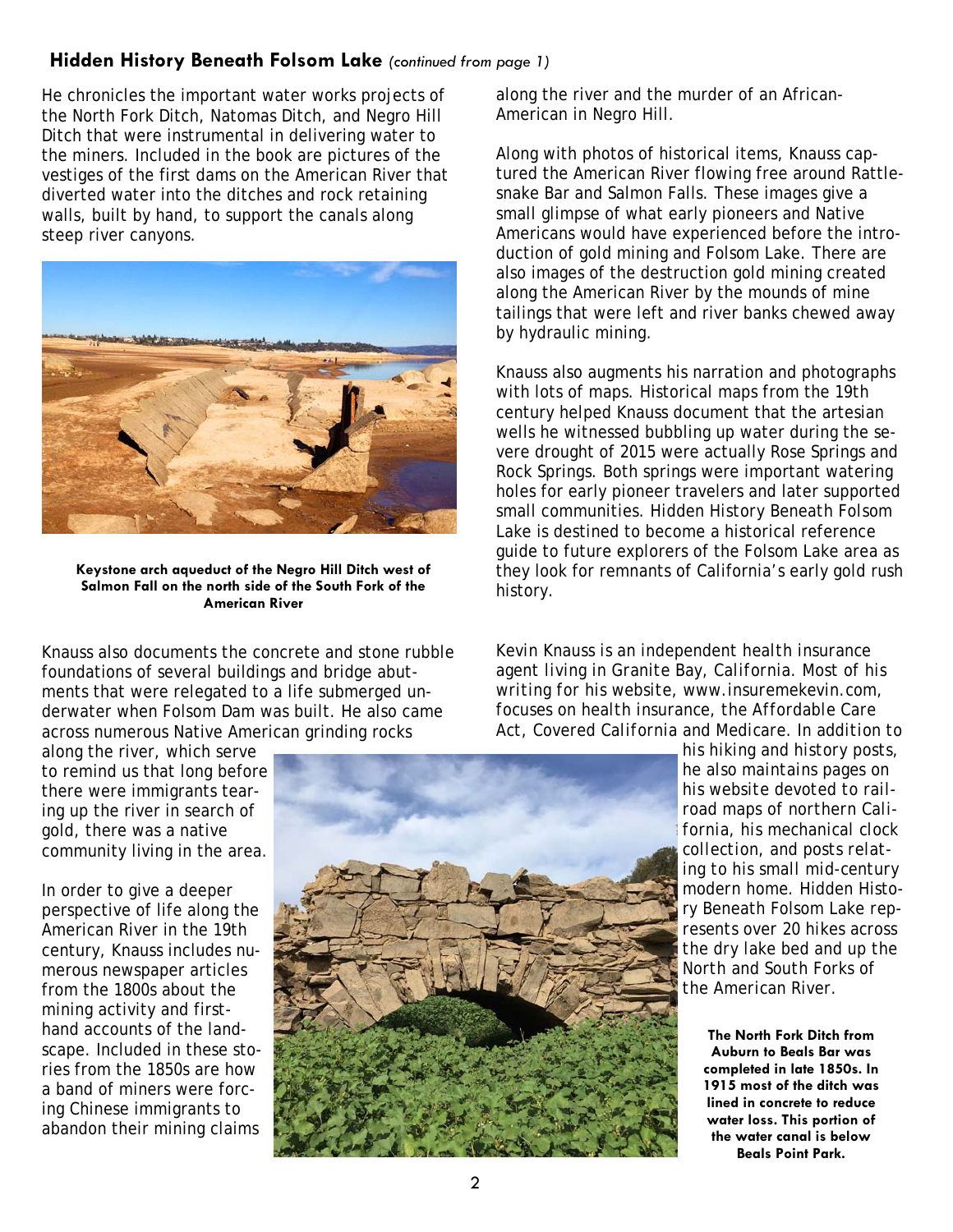## **Kenneth Nelson Owens (6 June 1933 - 10 September 2017)**

Husband, father, grandfather, great-grandfather, historian/scholar, author, Professor Emeritus, musician, flyfisher, boatbuilder, philanthropist, activist, a kind and generous man.

Born in Tacoma, Washington, Ken Owens attended Lewis and Clark College in Portland, Oregon, and the University of Minnesota where he received his doctorate as a Woodrow Wilson Scholar. He had a distinguished teaching career, including over 30 years in the History faculty at California State University Sacramento, where he was instrumental in the creation of a degree in Public History, founded the California Council for the Promotion of History, and helped institute a joint doctoral program in History with UC Santa Barbara. He authored a number of books on the American West, including his final work *Empire Maker*, a biography of the founder of Russian settlements in colonial Alaska and Northern California.



In his early years, he aspired to be a musician. He played in jazz bands as well as in the Oregon Symphony, and later in the Camellia Symphony in Sacramento. Ken was a good friend, and a great storyteller who will be deeply missed by his wife of 63 years, Sally Owens, his daughters Victoria Owens and Melissa Owens (Paul McWhirter), grandchildren Geneva Stevahn, Avalon Owens, Ryn and Seth McWhirter, brother Jim Owens, and sister Judy (Wayne) Smoot as well as a large extended family and many friends. Colleagues and friends participated in a memorial celebration of Ken's life at the CSUS Alumni Centre on November 6.

#### **A Taste of History 2017: The Sacramento**

**Barrio** *(continued from page 1)* 

To guide us on this journey, SCHS Vice-President William Burg will provide a slide show of historic photos of downtown Sacramento, including Christmastime photos on K Street, department store holiday window displays, family photos of holiday celebrations, and images of the Sacramento barrio. Featured speaker George Raya will share stories of the El Rancho, the restaurant that belonged to his grandmother, Guadalupe Cervantes, where he spent summers as a youth in the old West End, and family food traditions of the Latino community. Other speakers will be announced as the event is finalized.

Dinner will be provided by Cielito Lindo (menu pending), served buffet style.

Because space and seating are very limited, this event will be restricted to a total of 75 tickets sold. Sacramento County Historical Society members may purchase tickets for \$25; price for non-members is \$40. (If you aren't sure whether or not your membership is current, contact us or join online!)

Tickets are available at http:// SCHStaste2017.brownpapertickets.com.

#### **Theatre of Lights Returns to Old Sacramento**

Clement Clarke Moore's classic Christmas poem will come to life from Thanksgiving to Christmas Eve on the balconies and facades of Old Sacramento at K Street and Front. Visitors in Old Sacramento can view the production from the center of K Street as the story is performed from the balconies of the buildings around them. Discover how early pioneers experienced the calamities—and revelry—that befell the new city in the 1850s, the sounds of the fires, floods and parties will surround the audience as the 150-year-old building facades light up with color. The highlight of the 20-minute production is a live dramatization of "'Twas the Night Before Christmas," on the balconies above K Street.

This year's show will premiere the night before Thanksgiving with the grand lighting of the Umpqua Bank Christmas Tree at 6 p.m. The event will include the premiere performance of this year's Theatre of Lights at 6:15 p.m. Theatre of Lights shows will continue throughout the holiday season, Thursday through Sunday nights. For more information, visit http://oldsacramento.com/special-events/ theatre-of-lights.